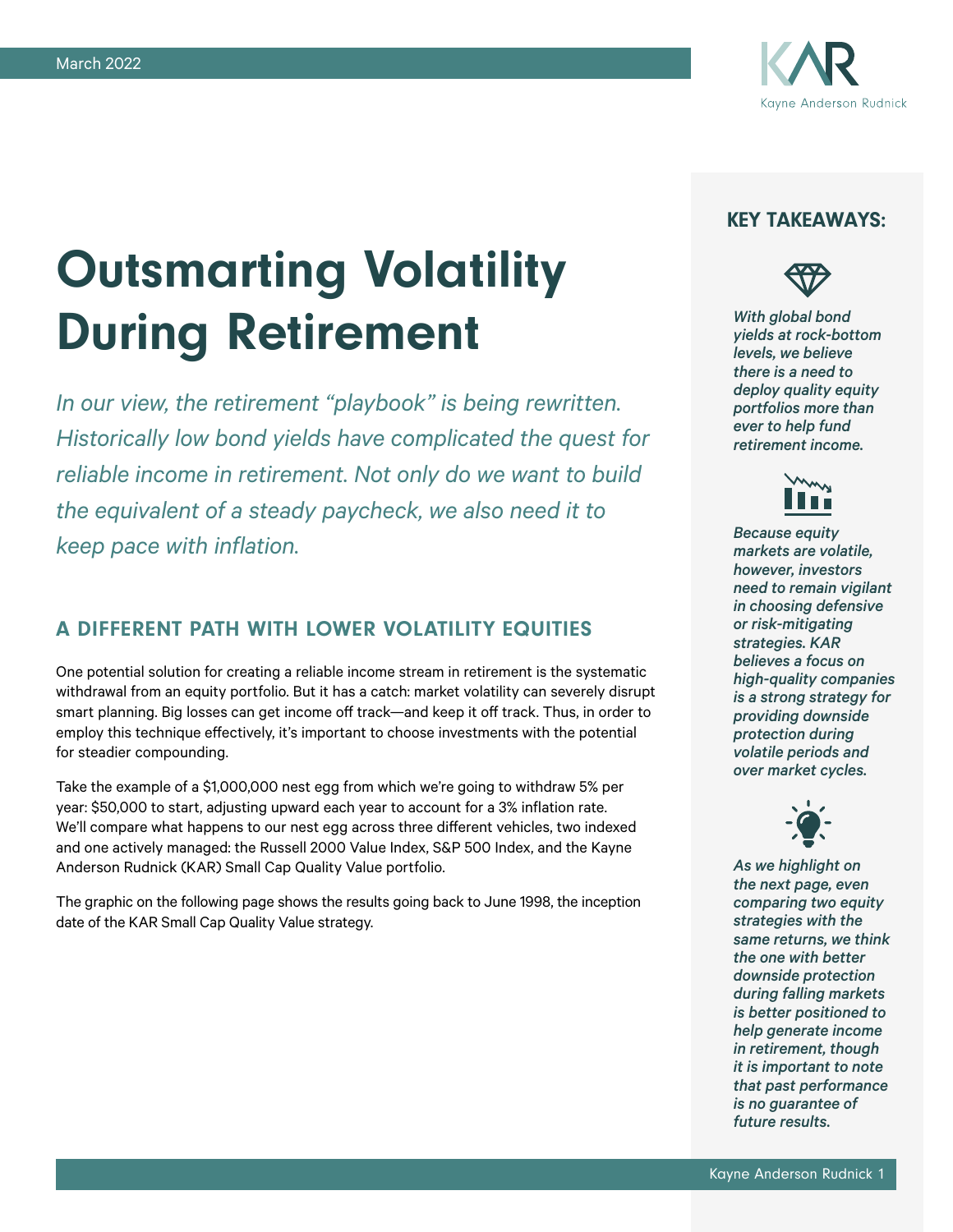#### **A STEADIER SEQUENCE OF RETURNS**

June 1998–March 2022



*Starting value of \$1M at June 1, 1998. Withdrawals taken December 31 of each year. Returns shown for 1998 represent seven months of performance only from June 1, 1998 (inception date of the strategy). "Lost Decade" reflects the time period between January 1, 2000 to December 31, 2009 when the S&P 500 Index posted its first negative "named" decade since inception of the index in 1926. Chart returns are cumulative. "Lost Decade" returns are annualized. The performance figures presented above are preliminary, unaudited, unreconciled, and are gross of fees unless otherwise specified. Any net of fees returns shown reflect the payment of investment management fees*  and in some instances, other fees and expenses, while any gross of fees returns shown do not. For any gross of fees returns shown, a client's return will be reduced over time *by the investment management fees and other expenses their account incurs over time as a client are compounded. KAR's investment management fees are described in KAR's Form ADV, Part 2A. Fees presented on the Disclosure page could vary from the assumed fee in the net-of-fee calculation, as actual fees paid by a particular client account differ depending on a variety of factors including, but not limited to, business unit and size of mandate. The fee used on the Disclosure page utilizes an assumed maximum fee across the firm's business units, which is further detailed on that page. All periods less than one year are total returns for the noted timeframe and are not*  annualized. All rates of return include reinvested dividends and other earnings. Current performance may be lower or higher than the performance data shown. This material is *deemed supplemental and complements the performance and disclosure included in KAR's strategy fact sheets available on kayne.com. For further details on any referenced composites, please see the disclosure statement that accompanies the respective KAR strategy fact sheet found on kayne.com. Data is obtained from systems believed by*  KAR to be reliable. To the extent actual performance results are shown in comparison to an index, the index is not actively managed and does not reflect the deduction of any *investment management or other fees and expenses. While the securities comprising any such index are not identical to those in the composite, KAR believes this comparison may be useful in evaluating performance. Past performance is no guarantee of future results. Returns could be reduced, or losses incurred, due to currency fluctuations.*

Even after withdrawing an inflation-adjusted 5% per year—a total of \$1,721,324—the KAR portfolio ended up at \$7,056,402 gross of fees and \$4,979,398 net of fees. Further, the KAR strategy's long-term performance is highlighted by fewer down years versus the broader equity markets—even during the "lost decade" of the 2000s.

In fact, since inception of the KAR Small Cap Quality Value strategy in 1998 the Russell 2000 Value Index experienced eight annual losses, while KAR only had four (based on net of fee returns).

The data in the table on the following page exhibits the case of starting retirement at the onset of a prolonged bear market. An investment that offers a more consistent return pattern, including smaller drawdowns, is typically better able to sustain a healthy retirement. In the long run, it matters, as even with a sharp market rebound in 2003 after such an unlucky start, an investment in the S&P 500 would result in negative 10-year annualized returns over this timeframe. The Russell 2000 Value Index produced okay results after a tough start. Due to playing defense well in the early choppy markets, the KAR Small Cap Quality Value portfolio in this example generated the needed income and left a much larger nest egg to boot.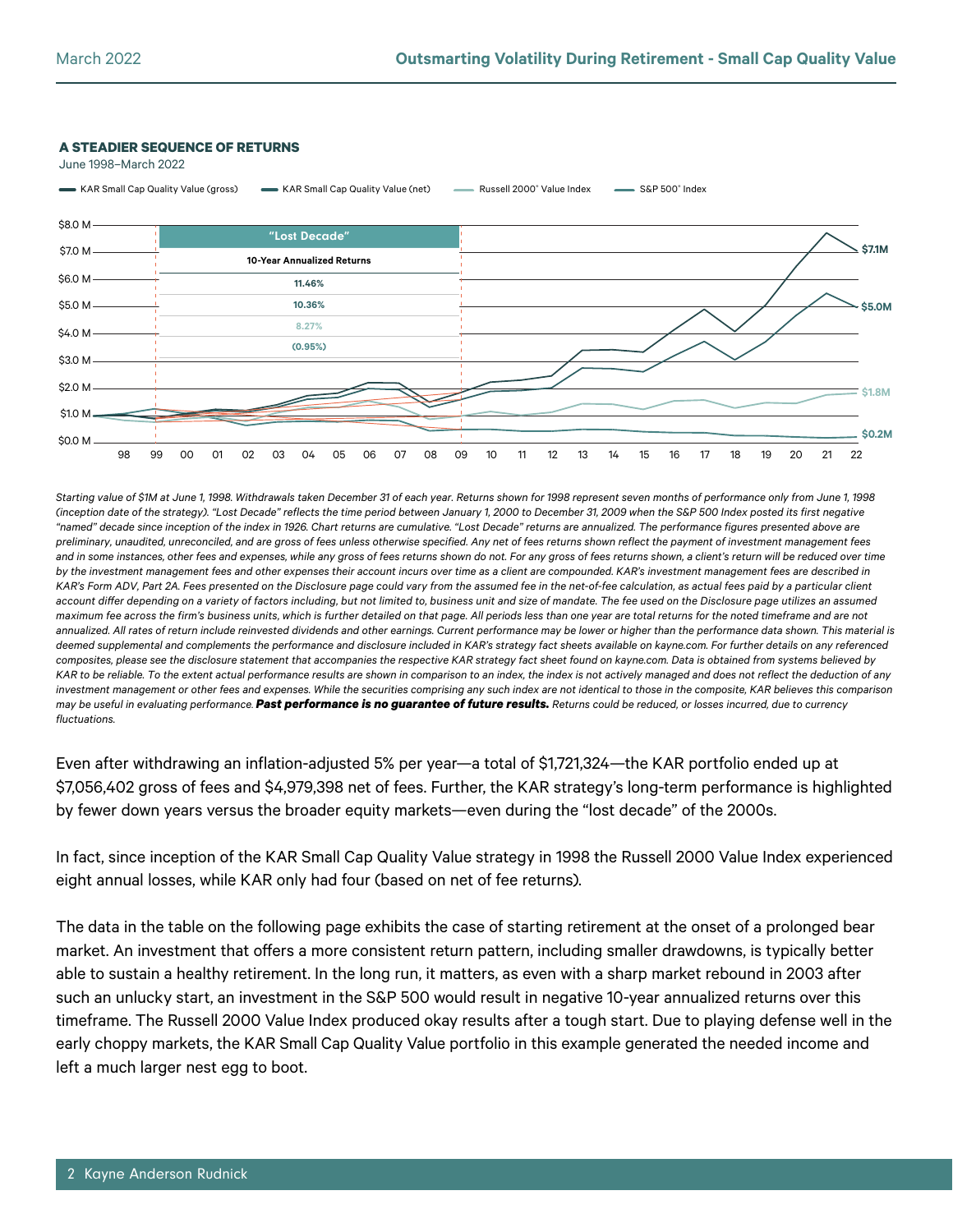## STARTING RETIREMENT BEHIND THE 8-BALL

|                           | 5% Initial<br>Draw +<br><b>3% Inflation</b><br>$($ \$) | <b>KAR Small Cap</b><br><b>Quality Value</b><br>$(gross)$ (\$) | <b>Return</b><br>$(\%)$ | <b>KAR Small Cap</b><br><b>Quality Value</b><br>$(net)$ (\$) | <b>Return</b><br>$(\%)$ | Russell 2000 <sup>®</sup><br>Value Index (\$) | <b>Return</b><br>$(\%)$ | S&P 500 <sup>®</sup><br>Index $(\$)$ | Return<br>$(\%)$ |
|---------------------------|--------------------------------------------------------|----------------------------------------------------------------|-------------------------|--------------------------------------------------------------|-------------------------|-----------------------------------------------|-------------------------|--------------------------------------|------------------|
| 2000                      | \$50,000                                               | \$1,199,233                                                    | 24.92                   | \$1,187,011                                                  | 23.70                   | \$1,178,253                                   | 22.83                   | \$858,956                            | (9.10)           |
| 2001                      | \$51,500                                               | \$1,380,620                                                    | 19.42                   | \$1,352,100                                                  | 18.25                   | \$1,291,991                                   | 14.02                   | \$705,362                            | (11.89)          |
| 2002                      | \$53,045                                               | \$1,342,958                                                    | 1.11                    | \$1,300,508                                                  | 0.11                    | \$1,091,334                                   | (11.43)                 | \$496,429                            | (22.10)          |
| 2003                      | \$54,636                                               | \$1,582,109                                                    | 21.88                   | \$1,514,838                                                  | 20.68                   | \$1,539,011                                   | 46.03                   | \$584,190                            | 28.68            |
| 2004                      | \$56,275                                               | \$1,970,469                                                    | 28.10                   | \$1,865,362                                                  | 26.85                   | \$1,825,096                                   | 22.25                   | \$591,487                            | 10.88            |
| 2005                      | \$57,964                                               | \$2,087,457                                                    | 8.88                    | \$1,952,935                                                  | 7.80                    | \$1,853,049                                   | 4.71                    | \$562,577                            | 4.91             |
| 2006                      | \$59,703                                               | \$2,538,218                                                    | 24.45                   | \$2,347,030                                                  | 23.24                   | \$2,228,433                                   | 23.48                   | \$591,729                            | 15.79            |
| 2007                      | \$61,494                                               | \$2,532,254                                                    | 2.19                    | \$2,313,036                                                  | 1.17                    | \$1,949,059                                   | (9.78)                  | \$562,745                            | 5.49             |
| 2008                      | \$63,339                                               | \$1,746,879                                                    | (28.51)                 | \$1,573,200                                                  | (29.25)                 | \$1,321,967                                   | (28.92)                 | \$291,203                            | (37.00)          |
| 2009                      | \$65,239                                               | \$2,152,771                                                    | 26.97                   | \$1,912,701                                                  | 25.73                   | \$1,528,752                                   | 20.58                   | \$303,030                            | 26.46            |
| 2010                      | \$67,196                                               | \$2,625,935                                                    | 25.10                   | \$2,302,195                                                  | 23.88                   | \$1,836,161                                   | 24.50                   | \$281,480                            | 15.06            |
| 2011                      | \$69,212                                               | \$2,729,134                                                    | 6.57                    | \$2,359,814                                                  | 5.51                    | \$1,665,948                                   | (5.50)                  | \$218,213                            | 2.11             |
| 2012                      | \$71,288                                               | \$2,929,981                                                    | 9.97                    | \$2,498,193                                                  | 8.88                    | \$1,895,381                                   | 18.05                   | \$181,846                            | 16.00            |
| 2013                      | \$73,427                                               | \$4,059,736                                                    | 41.06                   | \$3,416,526                                                  | 39.70                   | \$2,476,262                                   | 34.52                   | \$167,316                            | 32.39            |
| 2014                      | \$75,629                                               | \$4,107,859                                                    | 3.05                    | \$3,410,053                                                  | 2.02                    | \$2,505,069                                   | 4.22                    | \$114,590                            | 13.69            |
| 2015                      | \$77,898                                               | \$4,023,420                                                    | (0.16)                  | \$3,292,806                                                  | (1.15)                  | \$2,240,073                                   | (7.47)                  | \$38,277                             | 1.38             |
| 2016                      | \$80,235                                               | \$5,018,927                                                    | 26.74                   | \$4,052,206                                                  | 25.50                   | \$2,870,855                                   | 31.74                   | ( \$37,380)                          | 11.96            |
| 2017                      | \$82,642                                               | \$5,963,998                                                    | 20.48                   | \$4,751,462                                                  | 19.30                   | \$3,013,227                                   | 7.84                    | (\$128,183)                          | 21.83            |
| 2018                      | \$85,122                                               | \$4,996,280                                                    | (14.80)                 | \$3,922,295                                                  | (15.66)                 | \$2,540,484                                   | (12.86)                 | ( \$207, 685)                        | (4.38)           |
| 2019                      | \$87,675                                               | \$6,197,219                                                    | 25.79                   | \$4,798,012                                                  | 24.56                   | \$3,021,725                                   | 22.39                   | ( \$360, 752)                        | 31.49            |
| 2020                      | \$90,306                                               | \$7,957,744                                                    | 29.87                   | \$6,079,744                                                  | 28.60                   | \$3,071,455                                   | 4.63                    | (\$517,432)                          | 18.40            |
| 2021                      | \$93,015                                               | \$9,510,632                                                    | 20.68                   | \$7,172,265                                                  | 19.50                   | \$3,846,753                                   | 28.27                   | (\$758,978)                          | 28.71            |
| <b>Total</b><br>Withdrawn | \$1,526,839                                            | Average<br><b>Annual Return</b>                                | 13.48                   |                                                              | 12.36                   |                                               | 9.98                    |                                      | 7.53             |

*Starting value of \$1M at January 1, 2000. Withdrawals taken December 31 of each year. The performance figures presented above are preliminary, unaudited, unreconciled,*  and are gross of fees unless otherwise specified. Any net of fees returns shown reflect the payment of investment management fees and in some instances, other fees and expenses, while any gross of fees returns shown do not. For any gross of fees returns shown, a client's return will be reduced over time by the investment management fees and other expenses their account incurs over time as a client are compounded. KAR's investment management fees are described in KAR's Form ADV, Part 2A. Fees *presented on the Disclosure page could vary from the assumed fee in the net-of-fee calculation, as actual fees paid by a particular client account differ depending on a variety of factors including, but not limited to, business unit and size of mandate. The fee used on the Disclosure page utilizes an assumed maximum fee across the firm's business units, which is further detailed on that page. All periods less than one year are total returns for the noted timeframe and are not annualized. All rates of return*  include reinvested dividends and other earnings. Current performance may be lower or higher than the performance data shown. This material is deemed supplemental and complements the performance and disclosure included in KAR's strategy fact sheets available on kayne.com. For further details on any referenced composites, please see the disclosure statement that accompanies the respective KAR strategy fact sheet found on kayne.com. Data is obtained from systems believed by KAR to be reliable. *To the extent actual performance results are shown in comparison to an index, the index is not actively managed and does not reflect the deduction of any investment management or other fees and expenses. While the securities comprising any such index are not identical to those in the composite, KAR believes this comparison may be useful in evaluating performance.Past performance is no guarantee of future results. Returns could be reduced, or losses incurred, due to currency fluctuations.*

*The Russell 2000 Value Index is a market capitalization-weighted index of value-oriented stocks of the 2,000 smallest companies in the Russell Universe, which comprises the 3,000 largest U.S. companies. The S&P 500 Index is a free-float market capitalization-weighted index of 500 of the largest U.S. companies. The indexes are calculated on a total return basis with dividends reinvested. The indexes are unmanaged, their returns do not reflect any fees, expenses, or sales charges, and they are not available for direct investment.*